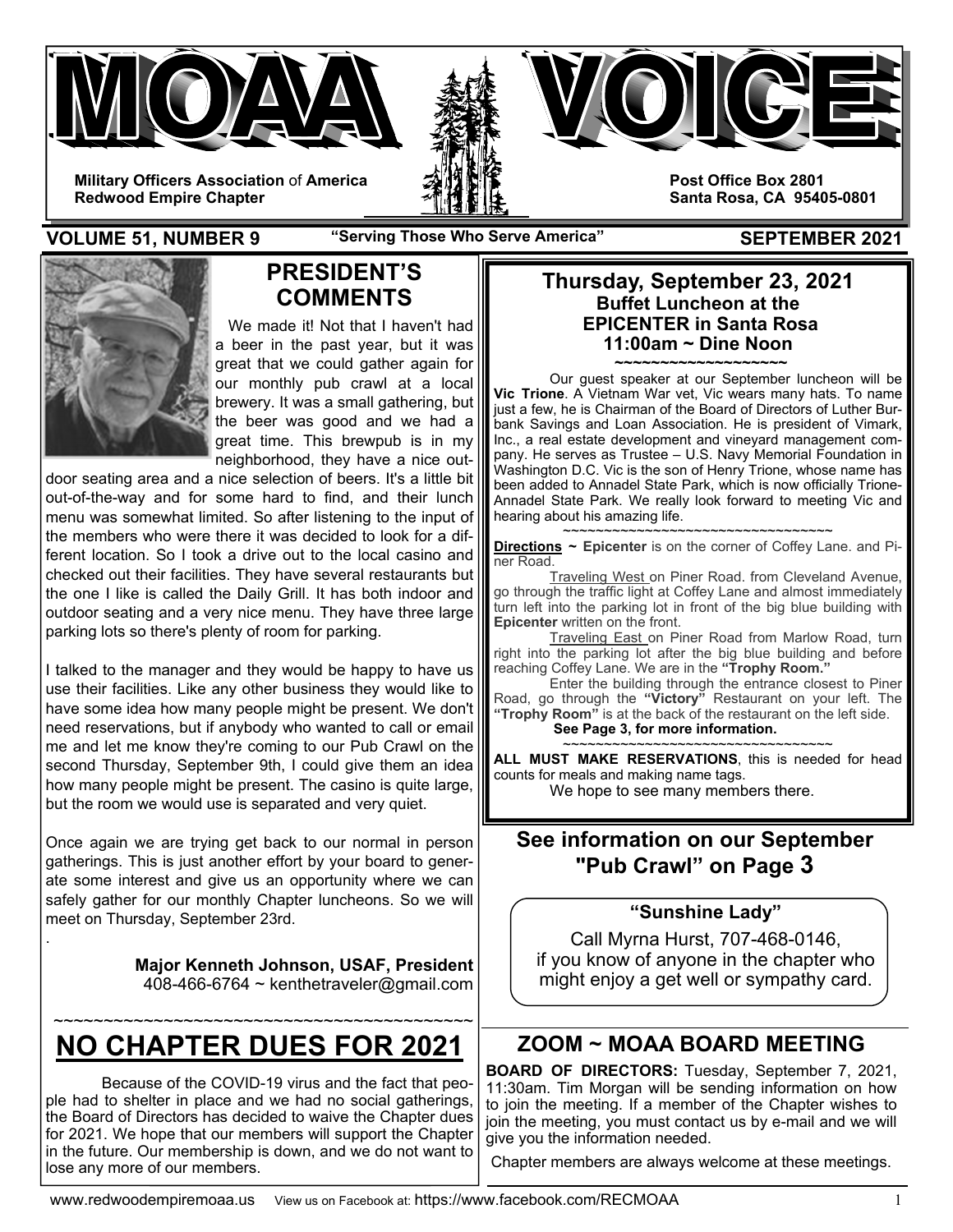# **Legislative Update September 2021**

### **Federal**

**Federal Budget**: As everyone pretty much knows, many detail still need to be worked out, but with Congress going on recess, nothing is really expected to happen before the latter part of September.

 **NDAA - National Defense Authorization Act 2021- 2022.** While negotiations continue regarding the budget, MOAA continues to push the following priority legislation:

**S. 1488/ H.R. 2339 - Military Hunger Prevention Act.** This will provide for basic necessities for junior enlisted families that struggle to make ends meet - particularly with the pandemic, frequent moves, etc.

**H.R. 475 - Health Care Fairness for Military Families Act.** The bill will expand TRICARE for young adults under 26 years in line with civilian standards.

**Toxic Exposure Recognition Reform Act -** This will bring the toxic exposure situation currently faced by Soldiers in the Middle East and elsewhere to the similar standards as those exposed by Agent Orange.

**H.R. 2214 and S.1669 - The Military Retiree Survivor Comfort Act.** Financial concerns and stress can be a terrible burden on top of an already stressful situation for a newly widowed spouse. For some, when they discover DFAS may take part or all of that last retirement check back, it can be an overwhelming event which will allow survivors to gradually repay the amount over the next 12 months and have an opportunity to request for debt forgiveness through DoD.

 **COLA —** The July 2021 CPI is 267.789, **5.7 percent** above the FY 20 COLA baseline**.** However, it is highly possible that the fight for our COLA, has just begun. During the past four decades, there have been many artifacts by which COLA has been reduced, proposed to be denied until after 62 years of age, etc. With a mounting national deficit already past \$3.3 trillion, and a national debt over \$27 trillion, we can expect deep budget cuts and extreme caps – sequestration will have a new life. This will put defense spending on its fiscal heels, fostering many ideas as to how to keep modernizing and where to find the money to do it. Stay alert!

## **State**

**AB 225 Boards -Military Spouses Licenses.** This law **AB 291 Income taxation -Exclusion of Military Survivor Benefits.** This bill, for taxable years beginning on or after January 1, 2021, and before January 1, 2026, would provide an exclusion from gross income for all survivor benefits or payments received on rafter January 1, 2021, and before January 1, 2026, under the federal Survivor Benefit Plan. CALMOAA supports this measure. With the current extra money in the State Treasury and the current political situation, perhaps this may be a win-win situation.

**CALMOAA i**s gearing up an "all hands" effort to get something passed this year either with this bill or other. More information should be forthcoming within the next few weeks. **Stay tuned - your participation will be needed!**

**Vern McNamee, LTC, USA Retired Legislative Chair, Redwood Empire Chapter, MOAA** 

#### **What would you like? Your Comments - Please**.

**~~~~~~~~~~~~~~~~~~~~~~~~~~~~~~~~~~~~~~~~~~~~~~** 

I have been our chapter Legislative Affairs Chairman off and on since the last part of the 20th Century. However, I have asked a few times for your inputs before with little result, now in this period of crisis, I would like to know what you like or dislike of the articles I write. Write, call or email your thoughts. Don't worry about offending me - I have a thick skin developed through the ages.

#### **LTC Vern McNamee, USA Ret**

**Email:** vernonmcnamee@mcn.org ~ **Cell:** 707-972-3066

## **~~~~~~~~~~~~~~~~~~~~~~~~~~~~~~~~~~~~~ Redwood Empire Chapter member CPT WILLIAM ANDERSON, USA**

#### **Is offering his service to members and veterans in need.**

 He realizes that the country is presently going through a rough time, because of the present COVID-19 virus and shelter in place, there are a lot of people with many different needs. He is offering to our members and any veterans organizations his help.

 As a landlord he can repair many house issues for our their members. **FREE!** They only need to pay for parts.

 He can transport supplies. He lives in Santa Rosa. He owns 56 properties in this state alone and is his own maintenance service. He does many kinds of things. He still offers a weeks worth of good and 5 gallons of gas to needy members, vets and classmates.

 Anyone can call him and he will give you more details.

Call: William Anderson at 707-331-0366

Here is a thank you letter from a person who CPT Anderson assisted:

Dear Major Johnson:

 I am very grateful for the help you arranged for me, so quickly after I inquired about it on Tuesday. I want to express my deep appreciation for the repairs that were done in my home, by William A. K. Anderson, his son William V. E. Anderson, and his partner Joe Arango Amador, on Saturday.

 I was overjoyed to have everything accomplished so quickly and expertly. It was very generous of the older William Anderson to spend a great deal of time gathering parts needed, from various locations, bringing them to my home and then inspecting things in my home that I hadn't even thought about needing an inspection, such as window locks and smoke alarms.

 Joe and the younger William were both very skilled at doing repairs that were long overdue. They replaced two broken faucet sets, a broken back door lock, and did several other repairs that made things much easier and safer for me. I couldn't be happier with how things work now, and I feel confident that my home will now pass the upcoming inspection I was dreading.

 This was a wonderful service that MOAA provided, and I would be very happy to show my appreciation by doing a photography or video project for anyone at MOAA who would like to have a recorded biography. I did this for my father when he was still here, and his little videos are still on YouTube for family and friends to enjoy, at:

https://www.youtube.com/user/Gingeronymous.

Thank you again for your gracious response to my request.

Sincerely, Judy Loken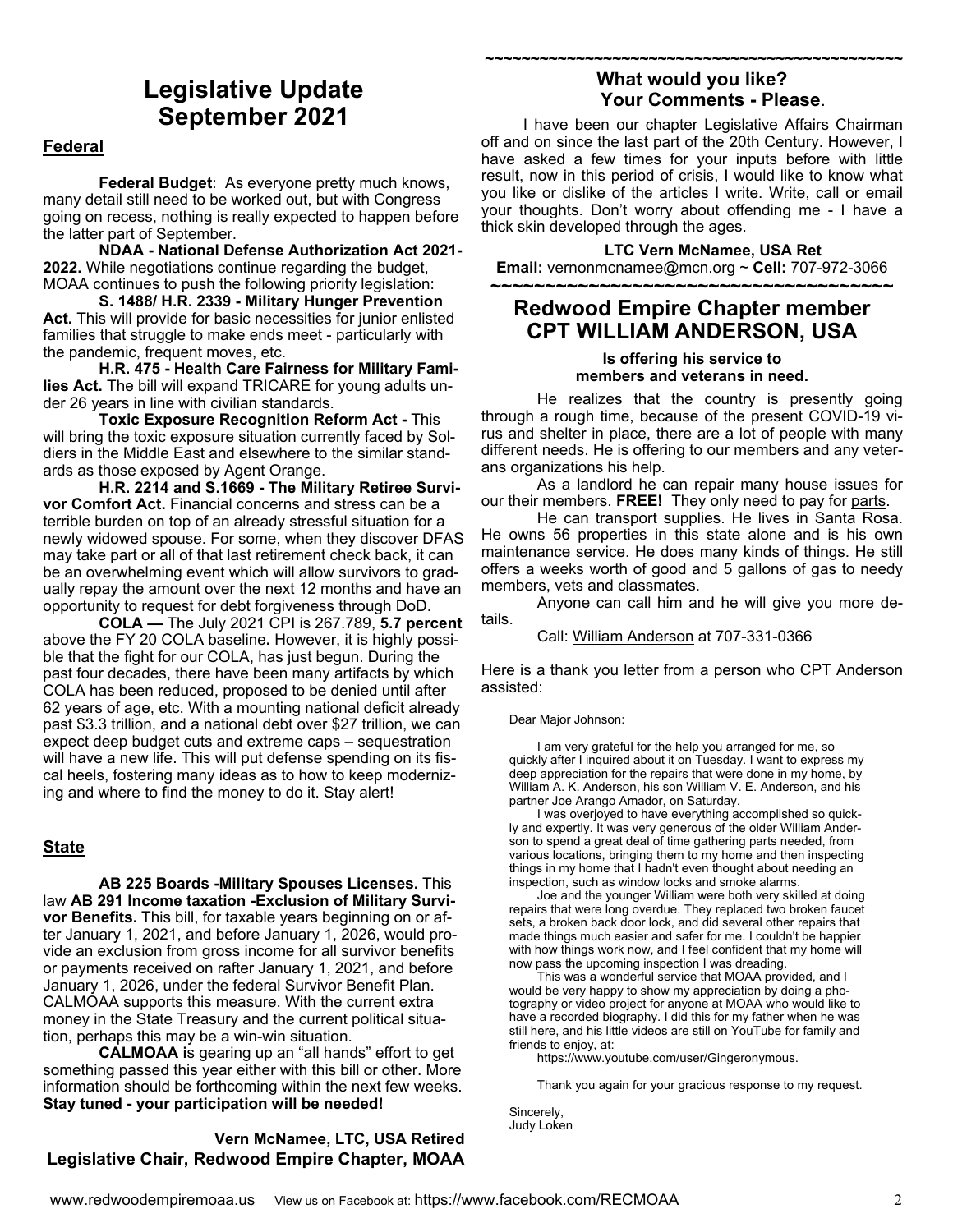|         | (A Sonoma County Main Chapter event; all members are more than welcome)                                                                                                                                                            |
|---------|------------------------------------------------------------------------------------------------------------------------------------------------------------------------------------------------------------------------------------|
|         | <b>Buffet Luncheon, Thursday September 23, 2021</b><br>Epicenter, 3215 Coffey Lane, Santa Rosa<br>Socializing 11:00 to 11:45 am, Meeting starts, Lunch 12:00 noon<br>Cost (including tax and tip) - Price \$26.00                  |
|         | Salad: House salad available. Fresh Rolls & Butter.                                                                                                                                                                                |
|         | Lunch: Barbecue chicken breast or Beef and mushrooms. French fries are also included along with<br>Seasoned Vegetables.                                                                                                            |
|         | Dessert: Cookies. Water, Iced Tea, Hot Tea and Coffee                                                                                                                                                                              |
|         | <b>Enclosed:</b> is my check for my advanced reservation persons $@$ \$26.00 each. \$                                                                                                                                              |
|         | Note: All must make RESERVATIONS Please Pre Pay if possible. (Late options only Pay At Door).<br>Information is needed for head counts for meals and making name tags.<br>NO RESERVATION or Walk-Ins will cost \$30.00 per person. |
|         | Donations: Col. Brey Scholarship Fund (Fully Tax Deductible). \$__________________                                                                                                                                                 |
|         | <b>Guest Speaker: Victor Trione</b>                                                                                                                                                                                                |
|         |                                                                                                                                                                                                                                    |
| Guests: | Make check (s) payable to: RECMOAA<br>To: MOAA, Redwood Empire Chapter, P.O. Box 2801, Santa Rosa, CA 95405<br>"Contact the Chapter Secretary @ 707-795-3963, prior to 10:00am, Tuesday                                            |
|         | before the Thursday event to request a refund on prepaid meals."                                                                                                                                                                   |
|         |                                                                                                                                                                                                                                    |

 The Chapter has confirmed that our luncheon will take place on the fourth Thursday of each month beginning at 11:00am and lasting until about 2:00pm. We will be in the EPICENTER **TROPHY** room and we have estimated our guests at about 30 diners. Their normal minimum to feed is 25 persons, but they are willing to work with us if there are less.

 Each lunch comes with water, ice tea, and coffee. It is a buffet line and we will have a choice of two entrées and a side and one salad. The cost per person will be \$26.00.

 Our menu for September will be a house salad and a choice from two entrées. The entrées this month will be Barbecue chicken breast or Beef and mushrooms. French fries are also included along with Seasoned Vegetables.

 We have until three (3) days before the lunch to notify them of changes in quantity.

Please join us as we start an in person event for all our Chapters MOAA members. No agenda, just a place and a time where we can gather and share a beer or two and talk about items of interest to all of us. We're looking for a place that is easy for all of us to get to, and someplace that's quiet so we can gather in our own little corner and just talk and have time together. We are setting our next event at the *Graton Resort & Casino,* in Rohnert Park. They have several restaurants but the one I like is called the *Daily Grill*. It has both indoor and outdoor seating and a very nice menu. They have three large parking lots so there's plenty of room for parking.

 We will try again to meet on the second Thursday, at 11:30am, September 9th. **NOTE: This is not just for the guys, the wives or spouses are more that welcome**. Our time and date for future meetings will be up to the needs of interested members. This is just the start of a fun way to get together and have great times together. A few of our members had a good time doing this by **ZOOM** meetings in the past. However I'm open to any input and suggestions, so call me if you have any questions at 408-466-6764.

Ken.